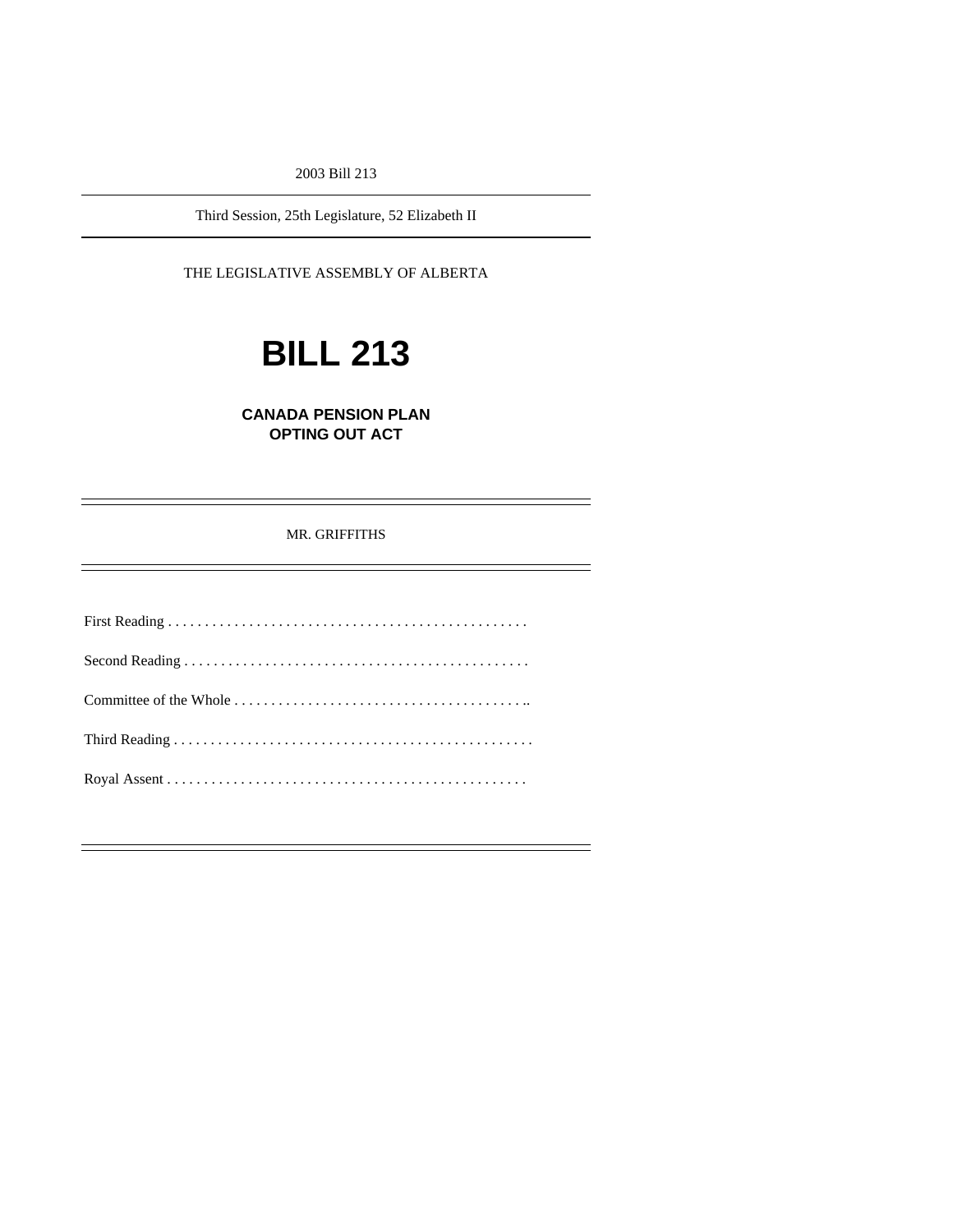*Bill 213 Mr. Griffiths* 

# **BILL 213**

2003

## **CANADA PENSION PLAN OPTING OUT ACT**

*(Assented to , 2003)* 

WHEREAS the interests and future financial security of Albertans has been inadequately provided for by the Canada Pension Plan;

WHEREAS Alberta has a young and dynamic population that wants to take responsibility for its own future financial well-being while recognizing the obligations to Albertans who have contributed to the Canada Pension Plan; and

WHEREAS the Legislative Assembly supports establishing a comprehensive provincial pension plan to replace the Canada Pension Plan;

THEREFORE HER MAJESTY, by and with the advice and consent of the Legislative Assembly of Alberta, enacts as follows:

## **Definitions**

- **1** In this Act,
	- (a) "Minister" means the Minister determined under section 16 of the *Government Organization Act* as the Minister responsible for this Act;
	- (b) "provincial pension plan" means a provincial pension plan as defined in the *Canada Pension Plan* (Canada).

**1**